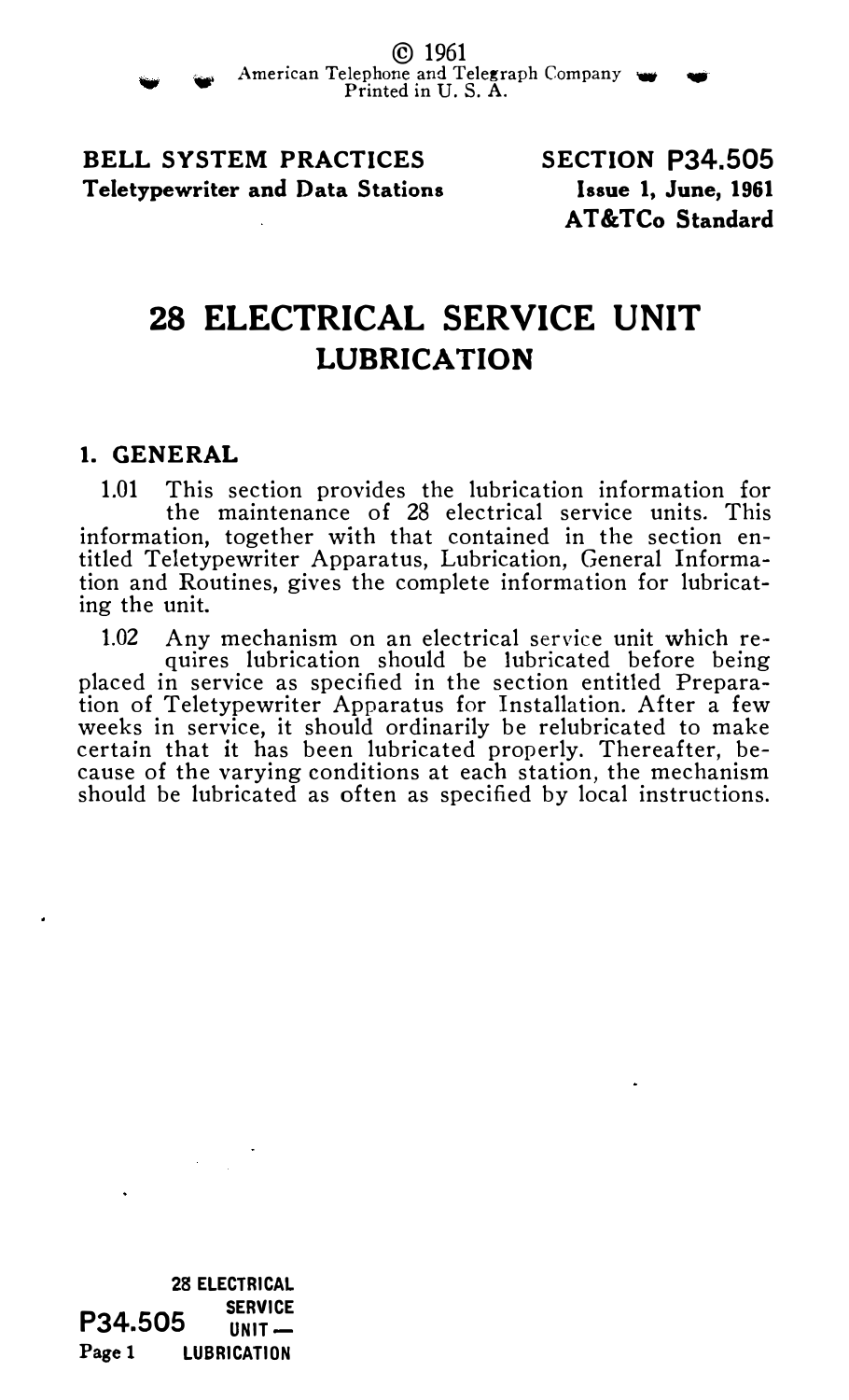കരണങ്ങള് പോഗ്റ്റര് മാക്ക് കരണങ്ങള് രാഗം ഇര്ച്ചറുപ്പിട്ടു പ്രത്യേക്കള് പ്രത്യേക്ക് മുകള് പ്രവേശിച്ച് വിശ്വാസ് പ്രവേഗം പ

# 2. LUBRICATION DETAILS

# 2.01 Stop Magnet

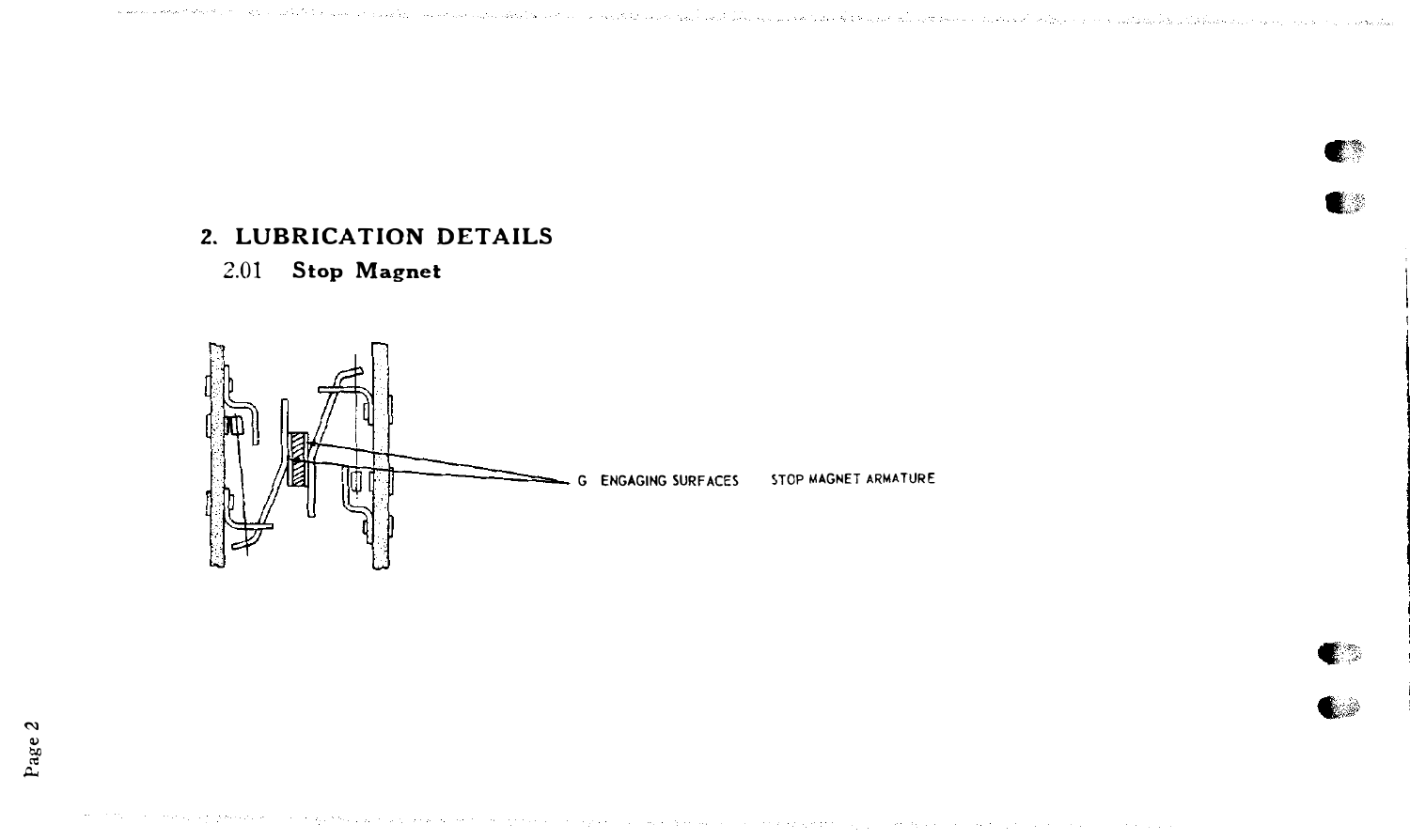# 3. ASSOCIATED BELL SYSTEM PRACTICES

**College** 

3.01 The following Bell System Practices provide additional information that may be required in connection with this section.

- ..,

Subject Section Teletypewriter Apparatus, Lubrication, General Information and Routines .............. P30.011

| Teletypewriter Apparatus, General Requirements<br>and Procedures                                                                                                                      | P30.012 |
|---------------------------------------------------------------------------------------------------------------------------------------------------------------------------------------|---------|
| Teletypewriter Apparatus, Disassembly and<br>Reassembly, General Information and Routines P30.013                                                                                     |         |
| Teletypewriter Tools and Maintenance Supplies P30.301                                                                                                                                 |         |
| Teletypewriter Apparatus, Preparation of<br>Apparatus for Installation  P33.014                                                                                                       |         |
| Alphabetical Index of 28-type Equipment, Bell<br>System Practices, and Associated 28 ASR Station<br>$Drawing \dots \dots \dots \dots \dots \dots \dots \dots \dots \dots \dots \dots$ | P34.001 |